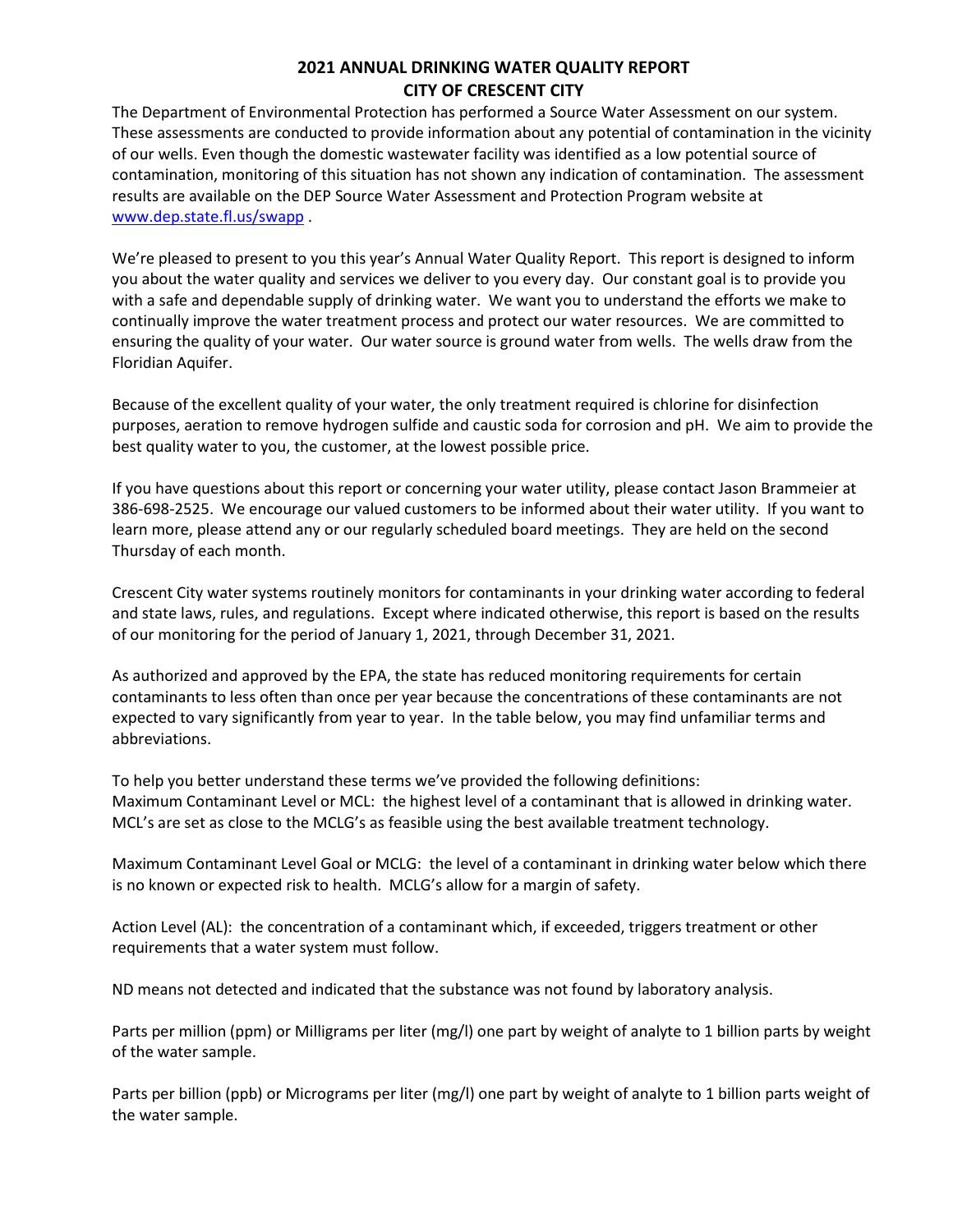## **TEST RESULTS TABLE**

\*\* Results in the Level Detected column for radiological contaminants, inorganic contaminants, synthetic organic contaminants including pesticides and herbicides and volatile organic contaminants are the highest average at any of the sampling points or the highest detected level at any sampling point, depending on the sampling frequency.

| <b>INORGANIC CONTAMINANTS</b>          |                     |                             |                   |                     |             |            |                                                                                                                                                                         |  |  |  |
|----------------------------------------|---------------------|-----------------------------|-------------------|---------------------|-------------|------------|-------------------------------------------------------------------------------------------------------------------------------------------------------------------------|--|--|--|
| Contaminant and<br>Unit of Measurement | Date of<br>Sampling | <b>MCL Violation</b><br>Y/N | Level<br>Detected | Range of<br>Results | <b>MCLG</b> | <b>MCL</b> | Likely Source of Contamination                                                                                                                                          |  |  |  |
| Barium (ppm)                           | $Mar-21$            | N                           | 0.0084            | N/A                 |             |            | Discharge of drilling wastes; discharge from metal<br>refineries; erosion of natural deposits                                                                           |  |  |  |
|                                        |                     |                             |                   |                     |             |            |                                                                                                                                                                         |  |  |  |
| Fluoride (ppm)                         | $Mar-21$            | N                           | 0.26              | N/A                 | 4           | 4.0        | Erosion of natural deposits; discharge from<br>fertilizer and aluminum factories. Water additive<br>which promotes strong teeth when at the<br>optimum level of 0.7 ppm |  |  |  |
| Sodium (ppm)                           | $Mer-21$            | N                           | 25                | N/A                 | N/A         | 160        | Salt water intrusion, leaching from soil                                                                                                                                |  |  |  |

## **TTHMS and Stage 2 Disinfection By-Product (D/DBP) Contaminants**

For the following contaminants and disinfectant residual monitored under Stage 2 D/DBP regulations, the level detected is the highest annual average of the quarterly averages; Chlorine, Haloacetic Acids, and/or TTHM. Range or Results is the range of results (lowest to highest) at the individual sampling sites.

| Contaminant and Unit of<br>Measurement       | Date of<br>Sampling | <b>MCL</b><br>Violation Y/N | Level<br>Detected | Range of<br>Results | MCLG or<br><b>MRDGL</b> | MCL or<br><b>MRDL</b> | Likely Source of Contamination               |
|----------------------------------------------|---------------------|-----------------------------|-------------------|---------------------|-------------------------|-----------------------|----------------------------------------------|
| Chlorine (ppm)                               | Monthly             | N                           | 0.24              | $0.20 -$<br>0.40    |                         |                       | Water additive used to control<br>microbes   |
| Haloacetic Acids (five)<br>$(HAA5)$ (ppb)    | Aug-21              | N                           | 8.40              | N/A                 | N/A                     | 60                    | By product of drinking water<br>disinfection |
| <b>TTHM</b> (Total<br>trihalomethanes) (ppb) | Aug-21              | N                           | 26.19             | N/A                 | N/A                     | 80                    | By product of drinking water<br>disinfection |

| Contaminant and Unit<br>of Measurement | Dates of<br>sampling<br>(mo/yr) | AL<br>Exceeded<br>(Y/N) | 90th<br>Percentile<br>Result | No. of sampling<br>sites exceeding<br>the AL | MCLG | AL (Action<br>Level) | Likely Source of Contamination                                                                               |  |  |
|----------------------------------------|---------------------------------|-------------------------|------------------------------|----------------------------------------------|------|----------------------|--------------------------------------------------------------------------------------------------------------|--|--|
| Lead and Copper (Tap Water)            |                                 |                         |                              |                                              |      |                      |                                                                                                              |  |  |
| Copper (tap water)<br>(ppm)            | $Sep-19$                        | N                       | 0.0042                       |                                              | 1.3  | 1.3                  | Corrosion of household plumbing systems;<br>erosion of natural deposits; leaching from<br>wood preservatives |  |  |

| Contaminant and<br>Unit of<br>Measurement | Dates of<br>sampling<br>(mo/yr) | MCL<br>Violation<br>(Y/N) | Level<br>Detected | Range of Results | <b>MCLG</b> | MCL | Likely Source of Contamination              |  |  |
|-------------------------------------------|---------------------------------|---------------------------|-------------------|------------------|-------------|-----|---------------------------------------------|--|--|
| <b>Synthetic Organics</b>                 |                                 |                           |                   |                  |             |     |                                             |  |  |
| Dalapon (ppb)                             | Mar-21,<br><b>Nov-21</b>        | N                         | 3.3               | $2.2 - 3.3$      | 200         | 200 | Runoff from herbicide used on rights of way |  |  |

If present, elevated levels of lead can cause serious health problems, especially for pregnant women and children. Lead in drinking water is primarily from material and components associated with service lines and home plumbing. The city of Crescent City is responsible for providing high quality drinking water, but cannot control the variety of materials used in plumbing components. When your water has been sitting for several hours, you can minimize the potential for lead exposure by flushing your tap for 30 seconds to 2 minutes before using water for drinking or cooking. If you are concerned about lead in your water, you may wish to have your water tested. Information on lead in drinking water, testing methods and steps you can take to minimize exposure is available from the Environmental Protection Agency's Safe Drinking Water Hotline at 1- 800-426-4791 or online at<http://water.epa.gov/drink/info/lead/index.cfm> .

The sources of drinking water (both tap and bottled water) include rivers, lakes, streams, ponds, reservoirs, springs, and wells. As water travels over the surface of the land or through the ground, it dissolves naturally occurring minerals, and in some cases, radioactive material and can pick up substances resulting from the presence of animals or from human activity.